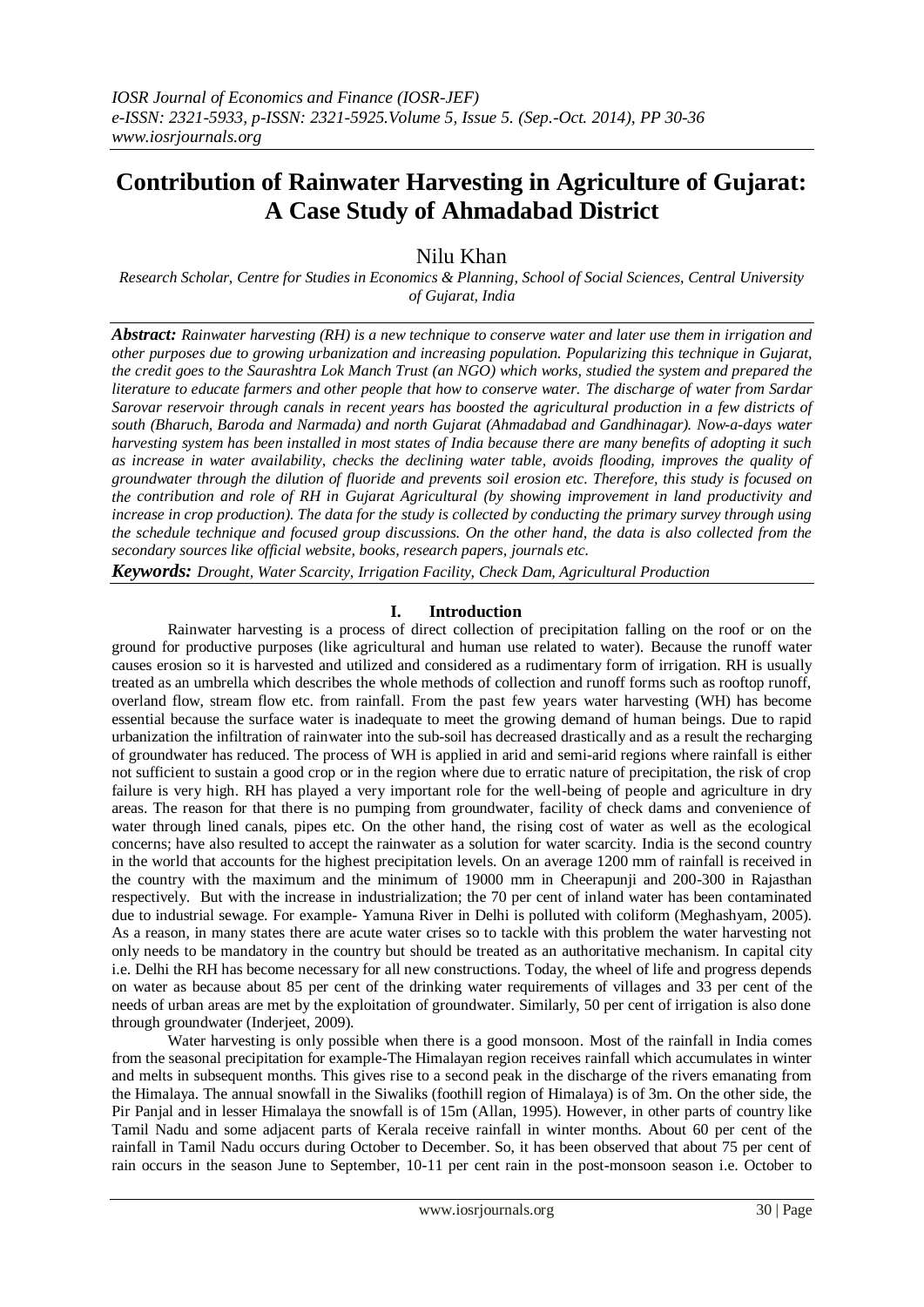December, 3-4 per cent in winter months (January-February) and rest of 10-11 per cent in the pre-monsoon season from March to May (Patel, 2009).

| radic re evaluativamente di rituria |                                        |                  |         |  |  |
|-------------------------------------|----------------------------------------|------------------|---------|--|--|
| S.N.                                | Category                               | Absolute Ont. in | Percent |  |  |
|                                     |                                        | mhm              |         |  |  |
|                                     | Precipitation (Rainfall + Snowfall)    | 400              | 100     |  |  |
|                                     | Surface storage and runoff             | $115+45* = 160$  | 40      |  |  |
|                                     | Evaporation                            | $70+5+10=85#$    | 21.25   |  |  |
|                                     | Soil moisture + groundwater recharge** | 155              | 38.75   |  |  |

**Table 1: Water balance of India**

Source: CSE, 2012 **Note:**

Average annual rainfall  $= 1.194$  meters, Total area  $= 328$  million hectares

\*-Runoff in the form of regenerated flow

#-5 mhm from surface water and 10 mhm from the soil moisture is lost through evaporation. 70 mhm is lost directly through evaporation.

\*\*-Out of this 50 mhm is assumed as groundwater recharge. The soil moisture is annually used up in evapotranspiration.

Above Table 1 highlights the water balance in India throughout the year and therefore it is assumed that there is no depletion in the endowment of water resources. The level of water harvesting in different states has been shown in the Table below.

| S.N.              | <b>State</b>                   | <b>Meteorological Divisions</b>                                                                  | Average<br>Annual<br>Rainfall<br>(mm) |
|-------------------|--------------------------------|--------------------------------------------------------------------------------------------------|---------------------------------------|
| 1.                | Andaman and Nicobar<br>Islands | Andaman and Nicobar Islands                                                                      | 2,967                                 |
| 2.                | Arunachal Pradesh              | Arunachal Pradesh                                                                                | 2.782                                 |
| 3.                | Assam                          | Assam and Meghalaya                                                                              | 2,818                                 |
| 4.                | Meghalaya                      | Assam and Meghalaya                                                                              | 2818                                  |
| $\overline{5}$ .  | Nagaland                       | Nagaland, Manipur, Mizoram and Tripura                                                           | 1,881                                 |
| 6.                | Manipur                        | Nagaland, Manipur, Mizoram and Tripura                                                           | 1881                                  |
| 7.                | Mizoram                        | Nagaland, Manipur, Mizoram, Tripura                                                              | 1881                                  |
| 8.                | Tripura                        | Nagaland, Manipur, Mizoram and Tripura                                                           | 1881                                  |
| 9.                | West Bengal                    | Sub-Himalayan West Bengal and Sikkim<br>$\blacksquare$<br>Gangetic West Bengal<br>$\blacksquare$ | 2739<br>1439                          |
| 10.               | Sikkim                         | Sub-Himalayan West Bengal and Sikkim                                                             | 2739                                  |
| 11.               | Orissa                         | Orissa                                                                                           | 1489                                  |
| 12.               | Bihar                          | <b>Bihar Plateau</b><br>$\blacksquare$                                                           | 1326                                  |
|                   |                                | <b>Bihar Plains</b><br>$\blacksquare$                                                            | 1186                                  |
| 13.               | <b>Uttar Pradesh</b>           | <b>Uttar Pradesh</b>                                                                             | 1.025                                 |
|                   |                                | Plain of West Uttar Pradesh                                                                      | 896                                   |
|                   |                                | Hills of West Uttar Pradesh                                                                      | 1,667                                 |
| 14.               | Haryana                        | Haryana, Chandigarh and Delhi                                                                    | 617                                   |
| 15.               | Delhi                          | Haryana, Chandigarh and Delhi                                                                    | 617                                   |
| 16.               | Chandigarh                     | Haryana, Chandigarh and Delhi                                                                    | 617                                   |
| $\overline{17}$ . | Punjab                         | Punjab                                                                                           | 649                                   |
| 18.               | <b>Himachal Pradesh</b>        | <b>Himachal Pradesh</b>                                                                          | 1215                                  |
| 19.               | Jammu and Kashmir              | Jammu and Kashmir                                                                                | 1011                                  |
| 20.               | Rajasthan                      | West Rajasthan<br>٠                                                                              | 313                                   |
|                   |                                | East Rajasthan<br>$\blacksquare$                                                                 | 675                                   |
| 21.               | Madhya Pradesh                 | Madhya Pradesh<br>$\blacksquare$                                                                 | 1,017                                 |
|                   |                                | East Madhya Pradesh<br>٠                                                                         | 1,338                                 |
| 22.               | Gujarat                        | Gujarat region<br>٠                                                                              | 1,107                                 |
|                   |                                | Saurashtra and Kachchh<br>$\blacksquare$                                                         | 578                                   |
| 23.               | Goa                            | Konkan and Goa                                                                                   | 3,005                                 |
| 24.               | Maharashtra                    | Konkan and Goa                                                                                   | 3005                                  |
|                   |                                | Madhya Maharashtra                                                                               | 901                                   |
|                   |                                | Marathwada                                                                                       | 882                                   |
|                   |                                | Vidarbha                                                                                         | 1034                                  |

**Table 2: Average annual rainfall of the states of India**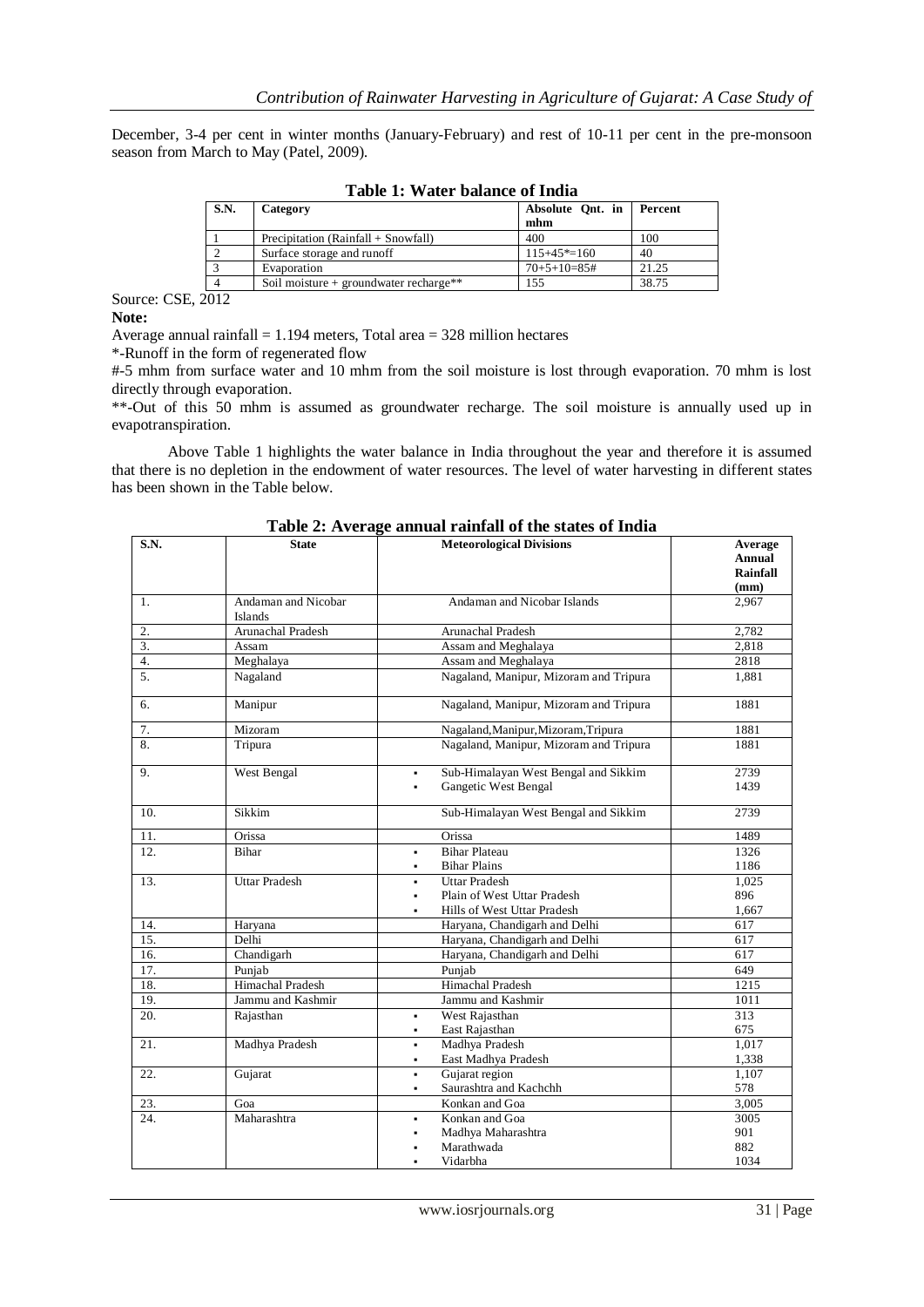| 25. | Andhra Pradesh | Coastal Andhra Pradesh<br>٠   | 1.094 |
|-----|----------------|-------------------------------|-------|
|     |                | Telengana<br>٠                | 961   |
|     |                | Rayalaseema<br>٠              | 680   |
| 26. | Tamil Nadu     | Tamil Nadu and Pondicherry    | 998   |
| 27. | Pondicherry    | Tamil Nadu and Pondicherry    | 998   |
| 28. | Karnataka      | Coastal Karnataka<br>٠        | 3,456 |
|     |                | North Interior Karnataka<br>٠ | 731   |
|     |                | South Interior Karnataka<br>٠ | 1,126 |
| 29. | Kerala         | Kerala                        | 3055  |
| 30. | Lakshadweep    | Lakshadweep                   | 1515  |

Source: Average Rainfall of States in India, 2013

Rainfall is a significant factor in hydrological cycle which varies spatially and temporarily. Although the monsoon affect most part of India as the amount of rainfall varies from heavy to scanty. There is high regional and temporal variation in the distribution of rainfall in India. Over 80 per cent of the annual rainfall is received in the four rainy months i.e. from June to September. According to the above table the annual receiving states are explained under four categories.

- **1.1 Areas of Heavy Rainfall (Over 200cm):** The highest rainfall occurs in west-cost on the Western-Ghats as well as in the Sub-Himalayan areas in North East and Meghalaya Hills. On other side the Assam, West Bengal, West Coast and Southern slopes of eastern Himalayas receives heavy rainfall throughout year.
- **1.2 Areas of Moderately Heavy Rainfall (100-200 cm):** This type of rainfall occurs in Southern Parts of Gujarat, East Tamil Nadu, North-eastern Peninsular, Western Ghats, eastern Maharashtra, Madhya Pradesh andOrissa.
- **1.3 Areas of Less Rainfall (50-100 cm):** Upper Ganga valley, eastern Rajasthan, Punjab, Southern Plateau of Karnataka, Andhra Pradesh and Tamil Nadu receives the less rainfall throughout the year.
- **1.4 Areas of Scanty Rainfall (Less than 50 cm):** Northern part of Kashmir, Western Rajasthan, Punjab and Deccan Plateau. This occurs because rainfall is erratic and unpredictable.

The Indian Meteorological department (IMD) divides the year into four seasons in India that is named as winter, pre-monsoon, south-west and post-monsoon season. Division of these four seasons depends upon Monsoon pattern.

## **II. Review of Literature**

As there have been several studies conducted on rainwater harvesting all around the world. From the existing literature, some have been discussed below in order to validate the proposed topic:

Arjun & Neil (2009) in their article "Harvesting Rainwater: Catch Water Where it Falls" emphasized the need of RH. They pointed out that India is poor in its management of water resources. As a result, majority of population living in cities are mainly dependent on groundwater. In spite of the municipal water supply people are using private tube wells to supplement their daily water needs.

There are many agencies that look about the WH such as Central Ground Water Board (CGWB established in 1954), Centre for Science and Environment (CSE) and others. Delhi has an annual average rainfall of 611.8 mm because of poor recharge and heavy extraction of groundwater and consequently the water levels have declined by 8 metres in the past decade. In order to tackle this problem, the Ministry of Water Resources has drawn-up a programme in favor of water harvesting and recharge. The plan of Rs 45 crore has been earmarked for water harvesting in Ninth Plan, out of which the ministry has sanctioned Rs 25 crore for the Central Ground Water Board programme (involving states and user agencies in rural and inaccessible areas). Despite the growing awareness about the benefits of WH; there are many problems associated with water harvesting systems.

Akil, Nathalie & Joginder (2004) discussed in their article "Rainwater Harvesting, Alternative to the Water Supply in Indian Urban Areas: The Case of Ahmadabad in Gujarat" that water scarcity is a major characteristic of north-western states of India such as Gujarat. The growing water demand in both rural and urban areas has prompted the successive governments of Gujarat to bring water from far-away places which is economically, socially and environmentally unsustainable in the long run. This overall situation has raises the question on use of alternative sources of water in Ahmadabad. Moreover, in Gujarat, the climate is a wet only in sub-tropical regions as the rainfalls have a high intensity. It is known that the state is a water stressed region, since the annual per capita freshwater availability is far below 1.700 m<sup>3</sup> (1.321 m<sup>3</sup> in 1991) and in coming years the availability of water might drop below the level of  $1.000 \text{ m}^3$  per annum.

Narain, Khan, & Singh, (2005) discussed in their article "Potential for Water Conservation and Harvesting against Drought in Rajasthan, India" that Rajasthan is the largest state in India covering an area of 34.22 million hectares (i.e.10.5 per cent) of the country's geographical area, but sharing only 1.15 per cent of water resources. In the last 50 years, a threefold increase in human population and a doubling of livestock populations have put tremendous pressure on the fragile water and land resources of Rajasthan. The objective of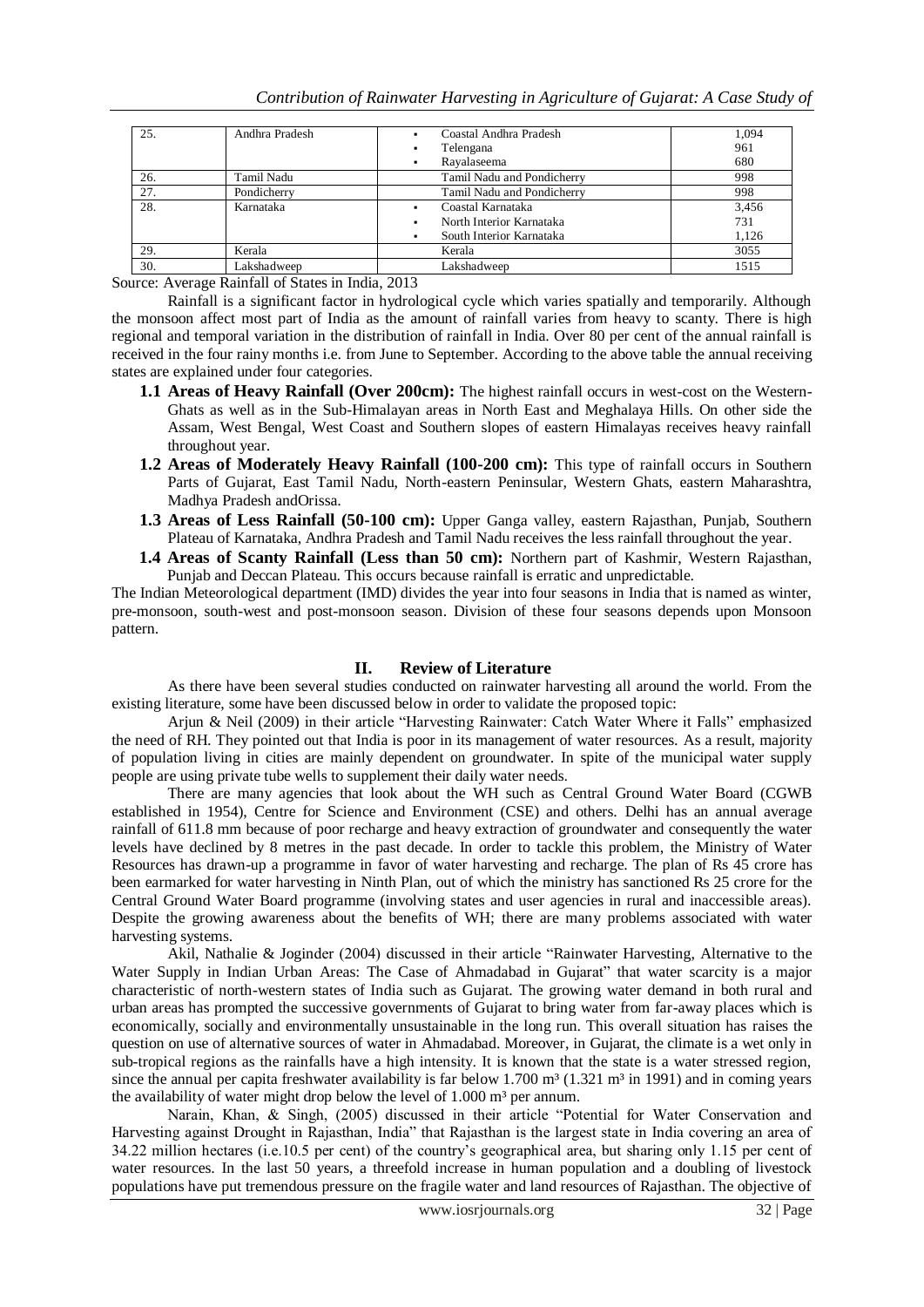this study was to assess the traditional and innovative water harvesting and conservation technologies in the context of their potential for drought mitigation throughout the Rajasthan state.

Dinesh, Ankit & O.P in their article "Rainwater Harvesting in the Water-scarce Regions of India: Potential and Pitfalls" published in 2008 analyzed the impact of water harvesting that is one has to move from the local watershed level analysis to the river basin level analysis, and that basin level impacts are not always aggregates of local impacts. Since the economic, social and environmental values of water are very high in regions that are hited by water shortages, water harvesting interventions etc. Regions that were heavily into irrigated agriculture in the past, supported by good water endowments might continue demanding the large quantities of water for irrigation.

#### **III. Purpose of the Study**

After in-depth analysis of previous studies; it has been found that rainwater harvesting is very important to remove the scarcity of water. Due to increasing urbanization and population growth; the level of water has decreased down which in turn resulted in a drought like situation. This study is focused on the contribution of rainwater harvesting in the field of agriculture because this sector is the most neglected part of society. In villages there is a little supply of water by the government; so the rural population is fully dependent on water for agricultural purposes as well as to meet their other domestic needs also.

In Ahmadabad region of Gujarat; the intensive untreated human sewage and agricultural activities have caused severe effects on surface water contaminations. Using both primary and secondary data from water samples and community surveys this study analyzes the costs and benefits of RH in the district. The major costs include the initial construction cost of rainwater harvesting system and the maintenance costs. The major benefits include an increase in household dispensable income, time and energy saved from collecting water, and relief from epidemic droughts.

#### **IV. Water Harvesting in Gujarat**

The technique of WH in Gujarat is very important to reduce the problem of drought and other water related needs such as water for drinking, cooking, industrial and irrigational purposes. All sources of water in state mainly depend upon rainfall in spite of uncertain, erratic and uneven monsoon. The rainfall is decreasing gradually year by year which has resulted in severe drought condition. Moreover, due to increasing population, urbanization, industrialization etc. water is becoming scare in coming years. This has compelled farmers as well as administrative authorities to extract more and more surface water especially for irrigation and drinking purposes. As the state has 19.50 million hectares of land, in which 12.8 million hectare (mh) are cultivable and only 9.5 million hectares are actually cultivated. The irrigated land is only 2.8 mh (i.e. 30 per cent). The average yield in state is low as compared to other states like U.P, Haryana etc. Due to lack of water, there is a need to conserve soil and moisture in rain-fed areas as to obtain a sustainable agricultural production. The implementation of programmes is governed by the Department of Agriculture (GOI, 2011).

The average rainfall in Gujarat varies from 340 to 1900 mm as compared to the southern region which has more quantity of average rainfall ranging from 750 to 1500 mm. Moreover, Dangs district has the highest average rainfall of about 1900 mm in comparison to the northern districts that carry 500 to 1000 mm of average rainfall (Kathiria, 2009). On the other side, the desert area of Kutch has very low amount of rainfall. Due to above reasons; the water harvesting is much more important in Gujarat than other states. Impact of water harvesting especially in rain-fed areas has resulted in achieving state gross domestic product to 10.4 per cent during  $10<sup>th</sup>$  five year plan as against the targeted GDP to 10.2 per cent. The intensive water harvesting in last 10 years has ultimately resulted an increase in ground water table and irrigated area has increased from 19,30,100 to 27,36,400 hectares(CSRP, 2008). In below table, the Gujarat State Land Development Corporation (GSLDC) under Department of Agriculture has tried their best to show the water management in state in last ten years i.e. from 2002-03 to 2011-12.

| Ι. | Area covered under watershed                  | 15.26  | Lakh ha.       |
|----|-----------------------------------------------|--------|----------------|
| 2. | Desilting work o village ponds                | 8135   | Nos.           |
| 3. | Water harvesting structure constructed        | 145089 | Nos.           |
| 4. | Farm ponds                                    | 60826  | Nos.           |
| 5. | Sim Talavadi                                  | 9766   | Nos.           |
| 6. | Beneficiaries covered                         | 7.67   | Nos.           |
| 7. | Estimated water harvesting                    | 200    | Lakh cubic mt. |
| 8. | Estimated increased irrigated area (per year) | 133000 | Hectare        |

#### **Table 3: Water Harvesting Structures in Gujarat**

Source: GSLDC Report by Mehta & Chaudhari, 2012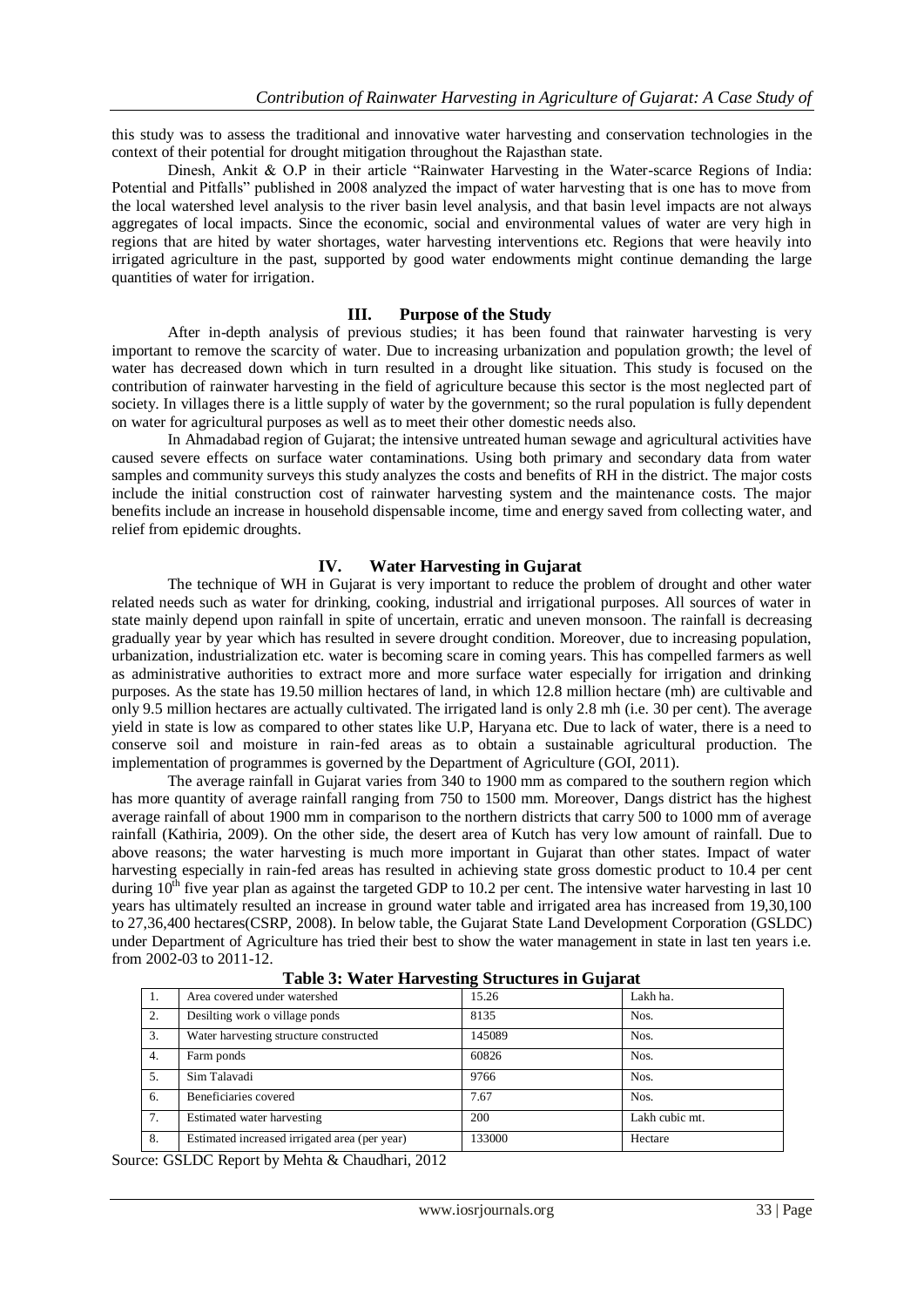Now-a-days 70 per cent of water for irrigation and 80 per cent of water for domestic use are drawn from ground water (GSLDC Report, 2012). The districts of Gujarat are classified in three categories for the purpose of water harvesting that are higher, medium and lower. In higher, districts like Rajkot, Jamnagar, Surendranagar, Junagadh, Porbandar, Bhavnagar, Amreli and Kuchchh came as they are the most drought prone districts where recharging of ground water is very high. After that, medium level of water harvesting is being done in Banaskanta, Patan, Mehsana, Ahmedabad, Gandhinagar and Sabarkanthaas they are the less rain-fed areas. Lastly, the Panchmahals, Dahod, Kheda, Anand, Bharuch, Vadodara, Narmada, Surat, Tapi, Valsad, Navsari and Dangs receives very less water harvesting facility as compared to higher and medium level districts because in these districts the average annual rainfall is good. In 2002, the Ahmadabad Urban Development Authority (AUDA) had made rainwater harvesting mandatory for all the buildings covering an area of over 1500 square metres. As according to the rule, one percolation well has become mandatory to ensure ground water recharge as against an area covering more than 1500 square metres (Bouma, 2007).

## **V. Water Scarcity - A Phenomenon of the 20th Century**

With time; the rivers flowing through the urban areas have turned-up into the streams of garbage and become dirty where mosquitoes and bacteria breed. To keep pace with the population growth, urbanization and the green revolution the big dams are being seen as the ultimate solution of water woes of a country faced by perennial drought, flood or both. Now-a-days agriculture has become almost dependent on canal water provided by reservoirs. The construction of big dams struck a death knell for the traditional harvesting systems. Harnessing and supplying water became the responsibility of the government. At the time of independence, the rulers of the princely states and the zamindars were the most successful peoples in developing minor irrigation systems through the water harvesting. Thousands of traditional water harvesting systems had declined due to improper want of maintenance and use and as a result-

- Tanks silted up, their embankments were breached and their beds were used for cultivation
- Wells fell into disuse and collected with rubble and garbage
- Deforestation led to floods and soil erosion which destroyed water harvesting structures
- Knowledge of traditional water harvesting systems was not put into practice or passed on to future generations.

But today, even with the large water projects the problem of water famine is still continues. For several decades; the different parts of India have been in the grip of severe drought. Apart from this there exists a serious problem of changes in the natural course of a river. In order to solve these difficulties many big dams have been constructed like Tehri, Narmada and Alamatti.In fact, there is a growing awareness regarding traditional water harvesting systems that it is a better and cheaper alternative to big or small dams. Groups of villages (in some rural areas) have revived small water harvesting systems and are enjoying the benefit.

## **VI. Need of Rainwater Harvesting**

Water is one of the essential requirements for existence of living beings. To fulfill this, surface and ground water are two major sources of water. Due to over population and higher use of water in urban as well as in rural areas; the water supplying agencies are unable to cope-up the demand from surface sources like dams, reservoirs, rivers etc. However, the rainfall occurrence in country depends upon the monsoon which is limited to about three to four months period ranging around 20 to 30 days (Inderjeet, 2009).Therefore, to augment the natural supply of ground water the artificial recharge to ground water has become an important management strategy. The efforts are basically to locate the natural movement of surface water into ground water reservoirs through suitable civil structures. This practice increases the sustainability of groundwater in the areas where the groundwater levels are declining and water scarcity being experienced. Rainwater harvesting is also necessary because of the following reasons:

- Agriculture continues to be the single largest consumer of water especially in South India and Karnataka.
- Maintains the balance of ecological and hydrological cycle of environment.
- Reduces the private purchase of water from tankers. Tanker water is unreliable in quality and very expensive also.
- RWH encourages water conservation and self-dependence.
- Meeting the domestic and other industrial needs.

Rainwater is a purest form of water though to harvest water is a simple and inexpensive technique. In recent years, it has become compulsory for the new home construction to build proper roofs for rainwater drainage. If an efficient rain water harvesting system is adopted then it assured that there would be a water reserve in case of water shortage. Henceforth, investing in a great rain water harvesting system is well worth foe future use.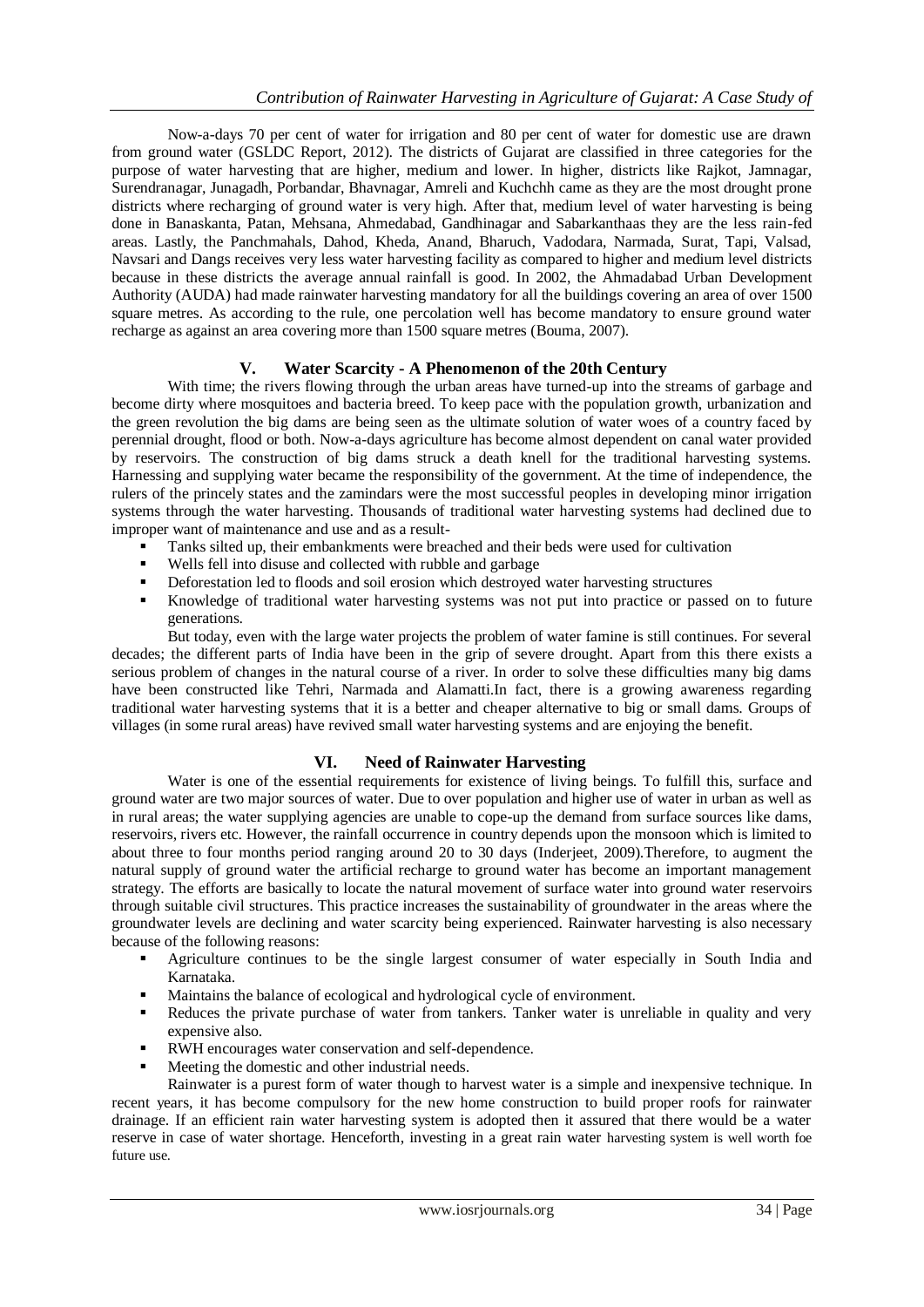## **VII. Limitations and Conclusion**

During the acceptance of rainwater harvesting techniques; unlimited problems arise which becomes the disadvantages of rainwater harvesting.

- It requires a large area for the storage of water.
- The cost occurs during the initial construction phase of storage system and no benefit is derived until the system is completed.
- High cost occurred during the retro fitting of an existing property.
- Regular maintenance, cleaning and repair is required for the operation of a successful rainwater collection system.
- The quality of rainwater can be affected by air pollution, insects, and dirt or organic matter.
- The supply of water from a rainwater collection system is not only limited by the amount of rainfall but also by the size of the collection area and the storage facilities.

But in spite of its advantages and disadvantages the process of rainwater harvesting is very important because of the less rainfall. Due to this, various problem arise such as water scarcity, severe droughts etc. Rainwater is a source of water that can provide a cost-effective and alternative source of good quality of water. In addition to this, it also increases the underground level of water. So, rainwater harvesting is the best remedy to reduce the needs of water in present as well as in future.

There are various techniques used to harvest rainwater such as pond, check dam, percolation tanks etc. Among them rooftop rainwater harvesting is the most common technique which is especially used for domestic consumption. It is a simple and cheap technique that requires minimum knowledge and offer many benefits. On the other hand, harvested water can supplement water sources when they become scarce or are of low quality like brackish groundwater or polluted surface water in the rainy season. Similarly, the quality of rainwater may be affected by air pollution, bird's dropping, dirt and organic material etc. Therefore, the regular maintenance like cleaning and repairing of storage structures is required. As well as the treatment before the consumption of water (like filtration, chlorination) is also important. On the other hand, aquifer and subsurface barriers are the two important types of groundwater harvesting which provides water for drinking and irrigation. Recently the Central Ground Water Authority of India has announced the rules regarding rainwater harvesting. As per the new rule, the rooftop water shall only be used for recharging the groundwater. Rainwater harvesting is an ideal solution to solve the water crises.

Rainwater is free from impurities but when it come in contact with the roof then it wash many types of bacteria, molds, algae, protozoa and other contamination in cistern/storage tank, rivers, lakes and wells. But these risks can be minimized by good design and practice of rainwater harvesting. In rainwater collection the artificial recharge also plays a very important role through augmentation of groundwater. It is relevant in areas where the rainfall is seasonal and not uniform throughout the year as well as the quantum of natural recharge is inadequate to meet the increasing demand of water. Overall, it can be said that rainwater harvesting is an important technique to conserve and sustains the supply of groundwater by improving its quality. In Gujarat the quality of underground water is saline which depends on the pattern and quality of land as a result it has become mandatory to adopt.

Several policies have been adopted in favor of rainwater harvesting. In 2002, the Ahmadabad Urban Development Authority (AUDA) had made rainwater harvesting mandatory in new building construction that those covers an area more than1500 square metres will have to construct one percolation well in order to ensure the ground water recharge. The Government of Gujarat has adopted a solution to solve the water crisis through the Sardar Patel Sahbhagi Jal Sanchaya Yojana popularly known as 40:60 check dam and other methods are also in process such as canal facility in rural areas, tank construction etc. As far as, it has also become mandatory for the all government buildings to adopt the RWH techniques in Gujarat. On the other hand, in Delhi the Ministry of Urban affairs and Poverty Alleviation has made rainwater harvesting mandatory in all new buildings with a roof area of more than 100 sq. m and in all plots with an area of more than 1000 sq. m.

Similarly, in Mumbai, Rajasthan, Haryana, Utter Pradesh, Kerala, Chennai, Bangalore, Himachal Pradesh and other states of India the Central Ground Water Authority (CGWA) has made it mandatory in new buildings construction those covers an area more than the specified square metres will have to adopted any one type of water harvesting structure whether it would be a percolation tank, recharge pits, shafts or tanks etc. It has also been announced by the CGWA that a rebate of 6 per cent on property tax will be offered as an incentive for implementing rainwater harvesting systems in their own house and that is called a gutter mesh rainwater harvesting system. Many other projects such as Upper Krishna Project in Karnataka, Tehri Project in the hills of Uttar Pradesh and the Krishnaraja Sagar Dam built on the Cauvery in Tamil Nadu were the policies adopted to boost the RWH techniques in 1970s and every year they are modified by the governments of respective states.

During the field survey it has also been noticed that the situation of rural areas in Ahmadabad district is very poor which reflects the whole scenario of Gujarat state. The socio-economic conditions of villagers were very miserable. They neither have any facility from government nor have any other source of income except